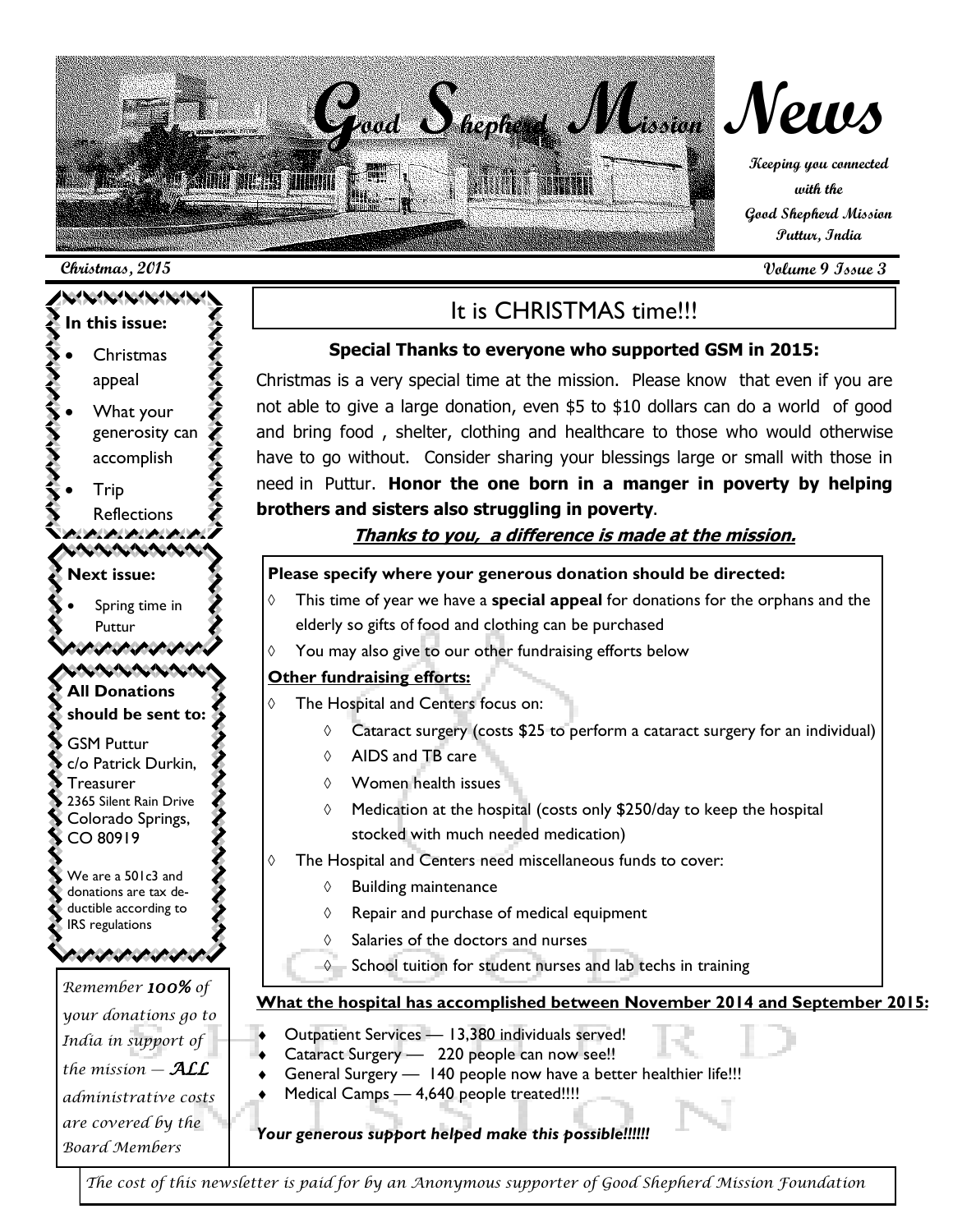*Good Shepherd Mission News C/O Diann Connor 44 N 6th Street Reading, PA 19601-3523*

*E-Mail: GSM.Puttur@gmail.com Web: www.gsm-puttur.org Facebook: https://www.facebook.com/gsm.puttur.india* **NON-PROFIT ORG. U.S. POSTAGE P A I D READING, PA PERMIT NO. 541**





Or Current Resident



GOOD SHEPHERD MISSION

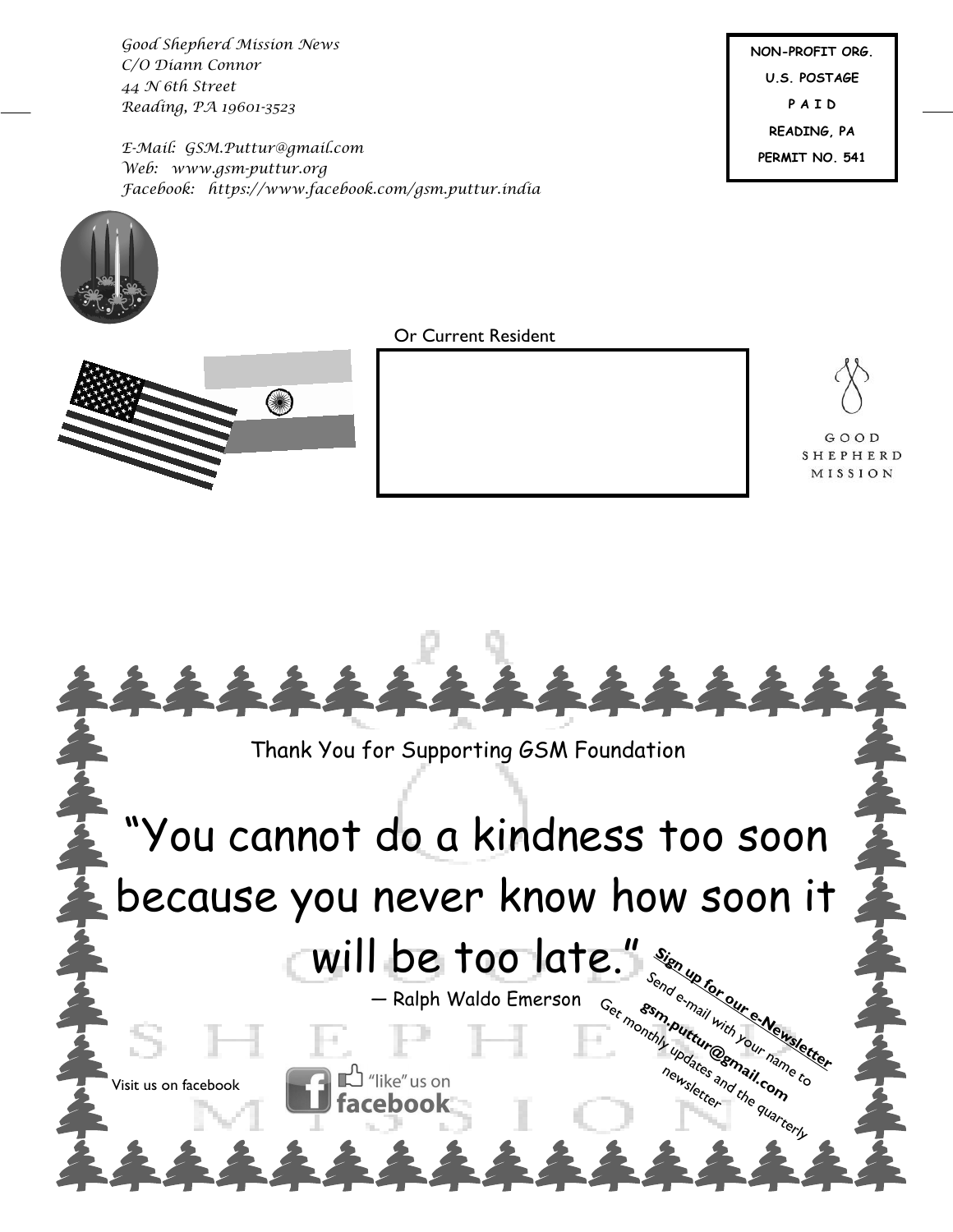## This is what your Christmas generosity helped happen at



Christmas 2014

The children were provided with clothing. The girls received two sets of clothing; The old people, GSM staff, boys/girls and evangelists were blessed with clothing.



On Christmas Day we provided food to 700 people (not including mission children or old people).









Kolladam was blessed with donation for children and staff being blessed with clothing.





The children were given bible quiz/games and each was also given the gift of a plate.

Last years quote:

# "We make a living by what we get, but we make a life by what we give" — Winston ChurchillMISSI